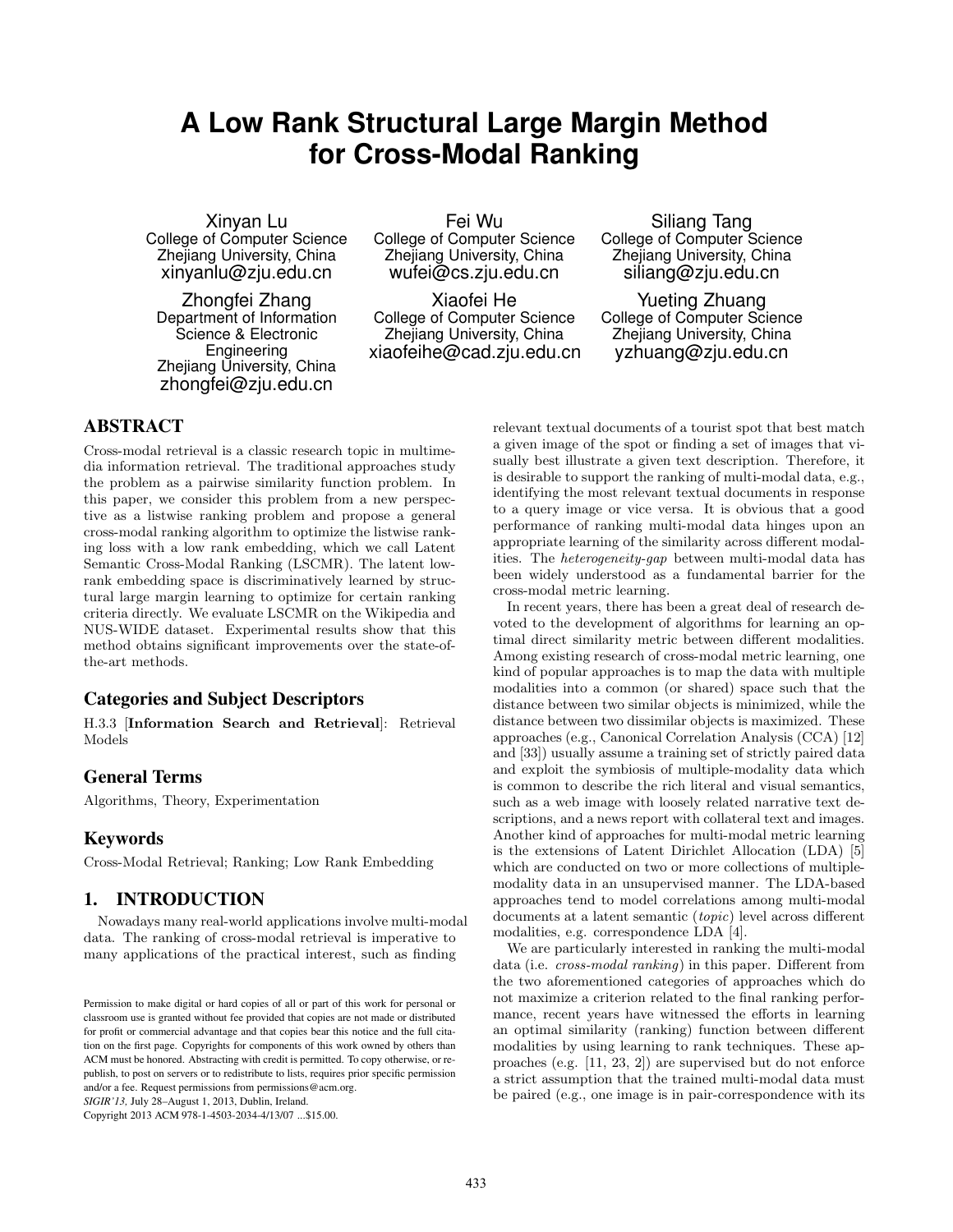collateral text). They in fact need some lists of ranked data related to the queries for training where the training examples can be easily obtained from the abundance of users' clickthrough data with little overhead [18, 10]. In this way, the learned metric for ranking multi-modal data is generally optimized for a ranking-based loss function (evaluation criterion) to preserve the orders of the relevance instead of the purely absolute values of similarity (dis-similarity) between multi-modal data.

A discriminative kernel-based method PAMIR proposed in [11] solves the problem of cross-modal ranking by adapting the Passive-Aggressive algorithm [8]. However, PAMIR is inherently a pairwise cross-modal ranking approach; its ranking performance is limited by the distribution of the pairs of items and skewed data may even deteriorates the ranking result. These are also the same problems for another pairwise approach SSI [2] proposed by Bai et al. Moreover in the real world, a long search query (e.g., a whole document) is beneficial because users' intents can be described in more detail [31]. Therefore, it is appropriate to support long textual documents as queries in cross-modal ranking. It is obvious that PAMIR cannot easily expedite the long queries and restrains itself from a more flexible application of crossmodal ranking in the setting of uncontrolled multi-modal data involved.

This paper aims to bridge the gap between learning a latent space and ranking for multi-modal data. We consider the problem of cross-modal retrieval from a new perspective as a listwise ranking problem in this paper, and propose a general cross-modal ranking algorithm to optimize the listwise ranking loss meanwhile considering a low rank embedding, called Latent Semantic Cross-Modal Ranking (LSCMR). LSCMR employs the structural SVM [29] to support the optimizations of various ranking evaluation measures (e.g, MAP [32] and NDCG [7]) under a unified algorithmic framework. LSCMR also incorporates a low rank embedding in the learning procedure in which the latent aspect space is induced to address the curse of dimensionality and discover the correlations between different modalities.

It is worthwhile to highlight the main motivations of the proposed method. We would like the method to benefit both from the low rank embedding and the most recent advances in learning to rank techniques:

- Similar to the ideas of the latent model SSI [2] which discovers the "latent concept" from high-dimensional space, LSCMR employs the low rank embedding to eliminate textual/visual synonymy and polysemy of multi-modal data and discovers the correlations between different modalities. This is particularly appropriate to the settings where the distributions of query data and the retrieved data are intrinsically different due to the aforementioned multi-modal heterogeneitygap. Furthermore, from a flexible retrieval point of view, LSCMR naturally supports long queries to discern users' search intentions.
- By the introduction of structural large margin learning into the optimization of a cross-modal ranking function in a listwise manner, LSCMR explicitly minimizes the ranking loss of a whole permutation listwise, not individuals or pairs of items. The ranking function by the maximum margin is not biased toward the queries with

more data pairs, leading to a strong generalization due to its empirical risk minimization.

We show experimental results on the ranking of crossmodal data obtained from two real-world datasets. The proposed LSCMR outperforms other cross-modal ranking approaches. LSCMR is particularly appropriate for crossmodal ranking due to its structural large margin and lowrank listwise ranking pursuing.

The rest of this paper is organized as follows. In Section 2, we describe the method in detail and show its feasibility. Section 3 discusses the existing work. We compare the proposed LSCMR with other cross-modal ranking approaches on two real-world datasets in Section 4. Conclusions are given finally.

#### **2. THE ALGORITHM OF LSCMR**

The proposed method LSCMR is a general cross-modal retrieval framework in the sense that it can be applied in both directions of image-query-text retrieval and text-queryimage retrieval. Consequently, a query here may be either an image or a text document. Similarly, a retrieved document can either be an image or a text document. For a clear articulation in the rest of this section, the algorithm is only derived in the case of text-query-image retrieval. We report the experiments in both scenarios.

## **2.1 Notation**

All vectors are assumed to be column vectors and a superscript  $T$  denotes the transpose of a matrix or vector. Denote the text query as  $q \in \mathbb{R}^m$  and the retrieved image as  $d \in \mathbb{R}^n$ , where  $m$  is the dimension of the text space (e.g., vocabulary size of bag-of-words  $(BoW)$  and n is the dimension of the image space (e.g., vocabulary size of bag-of-visual-words (BoVW) which is quantized by clustering from low-level visual features such as SIFT [22]). We are given a training set of N samples, in which each contains a text query  $q_i$  $(i = 1, \ldots, N)$  as well as a set of corresponding retrieved images  $\mathbf{d}_i$  with their true rankings  $\mathbf{y}_i^* \in \mathcal{Y}$ , where  $\mathcal{Y}$  denotes the set of all possible permutations (rankings). We formulate a ranking as a matrix of pair orderings as [32] does,  $\mathcal{Y} \subset \{-1, 0, +1\}^{|d| \times |d|}$  where the operator  $|\cdot|$  denotes the number of elements in a set. For any  $y \in \mathcal{Y}$ ,  $y_{ij} = +1$  if document  $d_i$  is ranked ahead of document  $d_j$ , and  $y_{ij} = -1$ if  $d_i$  is ranked ahead  $d_i$ , and  $y_{ij} = 0$  if  $d_i$  and  $d_j$  have equal rank. We consider only matrices with correspond to valid rankings (i.e., obeying antisymmetry and transitivity). Moreover, assume that the true ranking is a weak ranking with two rank values (*relevant* and *irrelevant*). For any textual query  $q_i$ , let  $\mathbf{d}_i^+$  and  $\mathbf{d}_i^-$  denote the set of relevant and irrelevant images in  $\mathbf{d}_i$ , respectively. For simplicity, we omit the subscript i of  $q_i$  and  $\mathbf{d}_i$  when it is clear from the context.

#### **2.2 The Low-Rank Learning Function**

We consider that learning scores for ranking from a supervised manner, in which the ranking of images corresponding to a given textual query is available for training. Unlike the uni-modal data ranking, cross-modal ranking attempts to learn a similarity function  $f(q, d)$  between a text query q and an image d according to a pre-defined ranking loss. The learned function  $f$  maps each text-image pair to a ranking score based on their semantic relevance.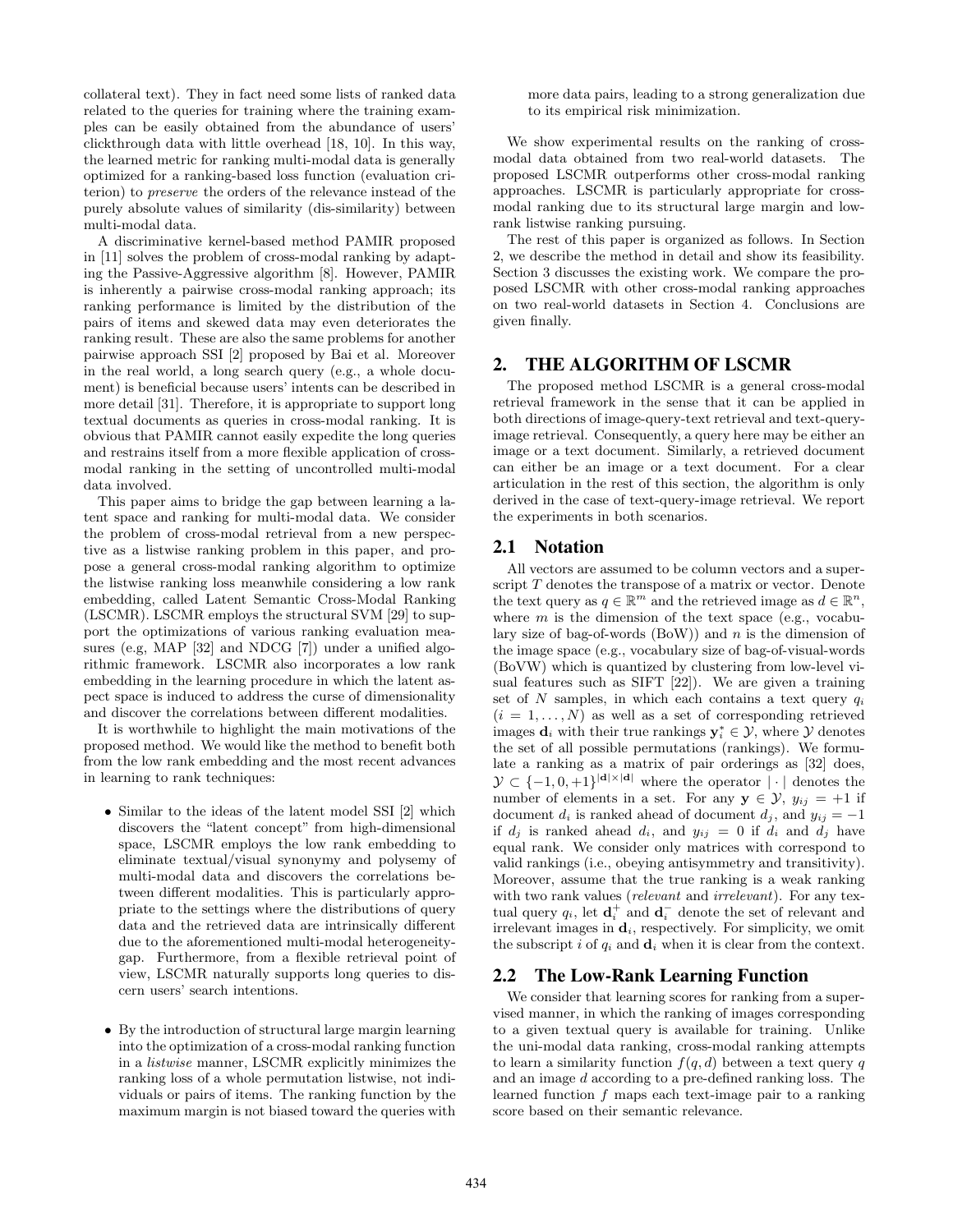

Figure 1: The algorithmic illustration of the proposed LSCMR. Shapes represent semantics (e.g., classes or categories); the same shape indicates the same (or quite relevant) semantic content. Colors represents modalities (i.e., images and text documents); the same color indicates that the data objects come from the same modality space. For simplicity in this illustration, we assume the two modalities to be text queries and image targets. Ideally, given a text query, we would like those images having the same shape (semantic content) with the query are ranked before those having different shapes in the ranking list. LSCMR tends to learn a low rank ranking function from the training set (seen queries and associated ranking lists) in a supervised manner. All the seen m-dimensional queries q and n-dimensional target documents d are mapped to a  $k$ -dimensional latent space by U and V respectively, in which those data objects with the same shape are grouped to minimize certain listwise ranking loss (e.g., MAP) directly. For unseen queries and documents, they are first mapped to the learned latent space by  $U$  and  $V$ , respectively, and then the scoring is conducted in the latent space to produce ranking results. (Figure best viewed in color)

Given a text query  $q \in \mathbb{R}^m$  and an image  $d \in \mathbb{R}^n$  , we tend to learn a linear scoring function to measure the relevance of  $d$  given  $q$  :

$$
f(q,d) = q^T W d = \sum_{i=1}^{m} \sum_{j=1}^{n} q_i W_{ij} d_j
$$
 (1)

where  $f(q, d)$  is the score (or similarity) between the query q and the image d, and the only parameter  $W \in \mathbb{R}^{m \times n}$  in the linear model captures the correspondence of the two different modalities of data as a weighting matrix:  $W_{ij}$  weights the correlation between the ith dimension of the text space and the jth dimension of the image space. Note that both positive values and negative values in  $W_{ij}$  are allowed in which a negative value represents a negative correlation.

Motivated by the idea of low rank embedding, a low rank prior is introduced into matrix W with  $W = U<sup>T</sup>V$  in equation (1), which results in a low rank ranking model [2]:

$$
f(q,d) = q^T U^T V d = (Uq)^T V d \tag{2}
$$

where  $U \in \mathbb{R}^{k \times m}$  and  $V \in \mathbb{R}^{k \times n}$ . U refers to map the query text  $q$  from the m-dimensional text space to the  $k$ dimensional latent space by a liner mapping, and V refers to map the retrieved image  $d$  from the *n*-dimensional image space to the k-dimensional latent space. Therefore, the text query and the retrieved image are mapped to a common k-dimensional latent aspect space, and then their similarity is measured by a dot product of the two vectors in the kdimensional space, which is commonly used to measure the matching between textual vectors [1].

Intuitively, the low rank model in equation (2) helps us deal with the problem of textual/visual synonymy and polysemy which particularly occur in cross-modal retrieval. Note that Latent Semantic Indexing (LSI) [9] takes into account of the correlations between textual words (synonym and polysemy) in a single modality in an unsupervised manner, while the low rank model in equation (2) attempts to capture the correlation across two different modalities from a supervised manner. By constraining the form of  $W$  with a low rank form, the benefits are similar to LSI:  $U$  and  $V$  not only induce a k-dimensional latent aspect space but are also faster to compute and lead to much smaller storage requirements by representing the image documents in  $k$  dimensions instead of the original  $n$  dimensions  $(k$  is chosen much smaller than  $m$  or  $n$ ). Besides, from the viewpoint of statistical learning theory, fewer parameters  $(k(m + n) \ll mn)$  lead to a better stability and generalization in performance.

Similar to  $[2]$ , here U and V are different and there is no assumption that the query texts and the target images should be embedded to the latent space in the same way. This is appealing to cross-modal ranking since the distributions of the query texts and the target images are inherently different due to the heterogeneity-gap.

We can obtain a prediction  $\bf{v}$  for each input query q and its corresponding ranked target images **d** by sorting the  $f(q, d)$ in a descending order. The rest is to learn  $U$  and  $V$ . We aim to obtain the values of  $U$  and  $V$  by the minimization of the following empirical risk,

$$
R^{\Delta}(f) = \frac{1}{N} \sum_{i=1}^{N} \Delta(\mathbf{y}_i^*, \mathbf{y}_i), \qquad (3)
$$

where the non-negative loss function  $\Delta : \mathcal{Y} \times \mathcal{Y} \to \mathbb{R}$  quantifies the penalty for making prediction  $y_i$  if the correct output is  $y_i^*$ , which is typically bounded in [0, 1]. For example, we define the loss function  $\Delta$  with the average precision (AP, detailed definition in Equation (14)) loss as follows:

$$
\Delta_{ap}(\mathbf{y}^*, \mathbf{y}) = 1 - AP(\text{rank}(\mathbf{y}^*), \text{rank}(\mathbf{y}))
$$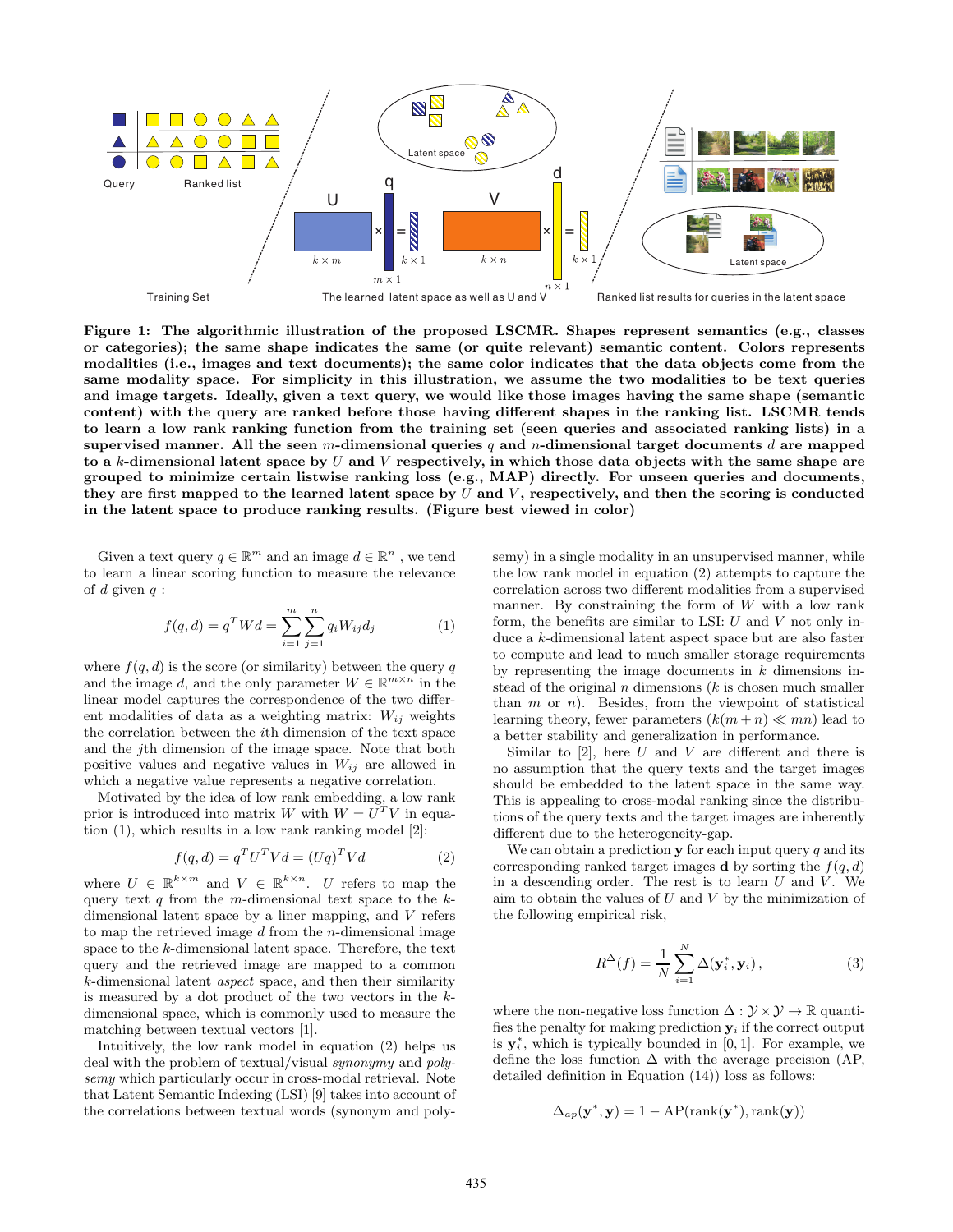and then to minimize the empirical risk is to maximize the Mean Average Precision (MAP). Note that one can construct different ranking objective problems by considering different ranking loss function ∆.

## **2.3 The Formulation of LSCMR**

In this section, we present the formulation of LSCMR in details. The proposed LSCMR is inspired by the structural SVM framework [29], especially SVM $^{map}$  [32] for optimizing the average precision. The algorithmic illustration of LSCMR is presented in Figure 1.

The motivation of LSCMR is to learn a cross-modal ranking function  $h: \mathcal{X} \to \mathcal{Y}$  between an input space  $\mathcal{X}$  (a text query  $q$  as well as all possible target images) and output space  $\mathcal Y$  (rankings over the image set). Similar to SVM, we can derive a prediction by finding the ranking y that maximizes the following discriminant function  $h$ :

$$
h(q, \mathbf{d}) = \operatorname{argmax}_{\mathbf{y} \in \mathcal{Y}} F(q, \mathbf{d}, \mathbf{y})
$$
(4)

where  $F$  is considered as a compatibility function parameterized by  $U, V$  that measures how compatible the triple  $(q, \mathbf{d}, \mathbf{y})$  are.

By adapting the most commonly used partial order combined feature representation in [19] to the cross-modal ranking, we define  $F$  as:

$$
F(q, \mathbf{d}, \mathbf{y}) = \sum_{i \in \mathbf{d}^+} \sum_{j \in \mathbf{d}^-} y_{ij} \frac{(Uq)^T V(d_i - d_j)}{|\mathbf{d}^+| \cdot |\mathbf{d}^-|}
$$
(5)

where  $y_{ij} = +1$  if image  $d_i$  is more preferred (more relevant to query q) than image  $d_j$ , and  $y_{ij} = -1$  otherwise since we assume that the predicted rankings are complete.

One attractive property of  $F$  is that for the fixed  $U$  and V, the ranking **v** which maximizes function  $F$  (then the predicted ranking) is simply sorted by descending  $f(q, d) =$  $(Uq)^T V d$ . To see this, we note that F is a summation over the differences of all relevant/irrelevant document pairs since we assume weak rankings with two rank values. Since  $F$  decomposes linearly over the pairwise representation, we can maximize  $F$  by optimizing each  $y_{ij}$  individually: if  $(Uq)^T V d_i$  $>(Uq)^T V d_j$ ,  $y_{ij}$  is set to be 1, and  $y_{ij} = -1$  otherwise. This is the same procedure as sorting documents by descending  $f(q, d)$ . More details can be obtained from [19]. We note that this simple prediction rule establishes a connection between the compatibility function  $F$  and the aforementioned low rank ranking model.

Since  $U$  and  $V$  are independent to the summation in equation (5), we rewrite F as a linear function of  $U<sup>T</sup>V$ :

$$
F(q, \mathbf{d}, \mathbf{y}) = \langle U^T V, \Psi(q, \mathbf{d}, \mathbf{y}) \rangle \tag{6}
$$

where

$$
\Psi(q, \mathbf{d}, \mathbf{y}) = q \sum_{i \in \mathbf{d}^+} \sum_{j \in \mathbf{d}^-} y_{ij} \frac{d_i^T - d_j^T}{|\mathbf{d}^+| \cdot |\mathbf{d}^-|}.
$$
 (7)

Here the combined feature function  $\Psi(q, \mathbf{d}, \mathbf{y})$  is a summation over the vector differences of all the relevant/irrelevant image pairs. By representing the scoring  $F$  as a Frobenius inner product of  $U^T V$  and  $\Psi$ , we see that it is straightforward to extend the idea of the structural SVM to learn the cross-modal ranking function F.

For the purpose of learning to rank, the structural SVM takes a set of vector-valued features which characterize the relationship between the input query and a set of target documents as the input, and returns a ranking list  $y \in \mathcal{Y}$ of the target documents. The structural SVM is applied to maximize the margins between the true ranking list  $y^*$  and all the other possible lists y. In this paper, LSCMR takes cross-modal ranking into consideration, for  $i = 1, \ldots, N$ :

$$
\forall \mathbf{y} \in \mathcal{Y} : \delta F(q_i, \mathbf{d}_i, \mathbf{y}) \ge \Delta(\mathbf{y}_i^*, \mathbf{y}) - \xi_i \tag{8}
$$

where for compactness, we define

$$
\delta F(q_i, \mathbf{d}_i, \mathbf{y}) = F(q_i, \mathbf{d}_i, \mathbf{y}_i^*) - F(q_i, \mathbf{d}_i, \mathbf{y}).
$$

Since we assume that the query texts and the target images are embedded into a common latent space, respectively, LSCMR adapts the original structural SVM to learn the optimal  $U^*$  and  $V^*$  which maximize the margins between the true ranking and all the other possible rankings of the target images for each text query. Hence, we replace the standard quadratic regularization  $\frac{\lambda}{2}||w||_2^2$  with  $\frac{\lambda}{2}||U||_F^2 + \frac{\lambda}{2}||V||_F^2$  where  $\|\cdot\|_F$  denotes the Frobenius norm. Intuitively, this extension simplifies the model complexity, thereby promoting a better generalization performance.

The optimization problem is then presented as follows:

OPTIMIZATION PROBLEM 1.

$$
\min_{U,V,\xi} \qquad \frac{\lambda}{2} ||U||_F^2 + \frac{\lambda}{2} ||V||_F^2 + \frac{1}{N} \sum_{i=1}^N \xi_i \qquad (9)
$$
\n
$$
s.t. \qquad \forall i \in \{1, ..., N\}, \forall \mathbf{y} \in \mathcal{Y}:
$$
\n
$$
\delta F(q_i, \mathbf{d}_i, \mathbf{y}) \ge \Delta(\mathbf{y}_i^*, \mathbf{y}) - \xi_i. \qquad (10)
$$

For each triple  $(q_i, \mathbf{d}_i, \mathbf{y}_i)$  in the training set, a set of constraints (10) are added to the optimization problem. To see how these constraints indeed work, note that during the prediction the model chooses the ranking  $\bar{y}_i$  which maximizes  $F(q_i, \mathbf{d}_i, \mathbf{y})$  given the fixed U and V. If the predicted ranking is an incorrect ranking  $\bar{y}$ , i.e.,  $F(q_i, \mathbf{d}_i, \bar{y}_i) > F(q_i, \mathbf{d}_i, y_i^*)$ where  $y_i^*$  is the true ranking, the corresponding slack variable  $\xi_i$  must be at least  $\Delta(\mathbf{y}_i^*, \bar{\mathbf{y}}_i)$  to satisfy the constraint. Considering all the triples  $(q_i, \mathbf{d}_i, \mathbf{y}_i), i = 1, \ldots, N$ , the sum of slacks (i.e.,  $\frac{1}{N} \sum_{i=1}^{N} \xi_i$ ) upper bounds the empirical risk  $R^{\Delta}(f)$  defined in Equation (3). This is stated formally in Proposition 1.

PROPOSITION 1. Denote by  $\xi^*(U, V)$  the optimal solution of the slack variables in Optimization Problem 1 for the given parameters U and V. Then  $\frac{1}{N} \sum_{i=1}^{N} \xi_i^*$  is an upper bound on the empirical risk  $R^{\Delta}(f)$ .

Similar to SVM, to avoid overfitting, the objective function (9) to be minimized is a tradeoff between the model complexity, and a hinge loss relaxation of  $\Delta$  loss. A prechosen value of parameter  $\lambda$  controls this tradeoff and can be tuned to achieve a good performance via the cross validation procedure.

Note that by exploring the low rank property, the optimization problem is not convex. The well-known kernel trick is difficult to be applied to (9), while kernel trick is considered as one of the main benefits of the traditional support vector machine. Fortunately, a linear-SVM without using kernels has been shown to give competitive performances for textual documents classification [13]. On the other hand, according to the cross-modal retrieval approach PAMIR [11], a linear mapping of BoVW yeilds the highest performance of the other kernel mapping methods. As a result, with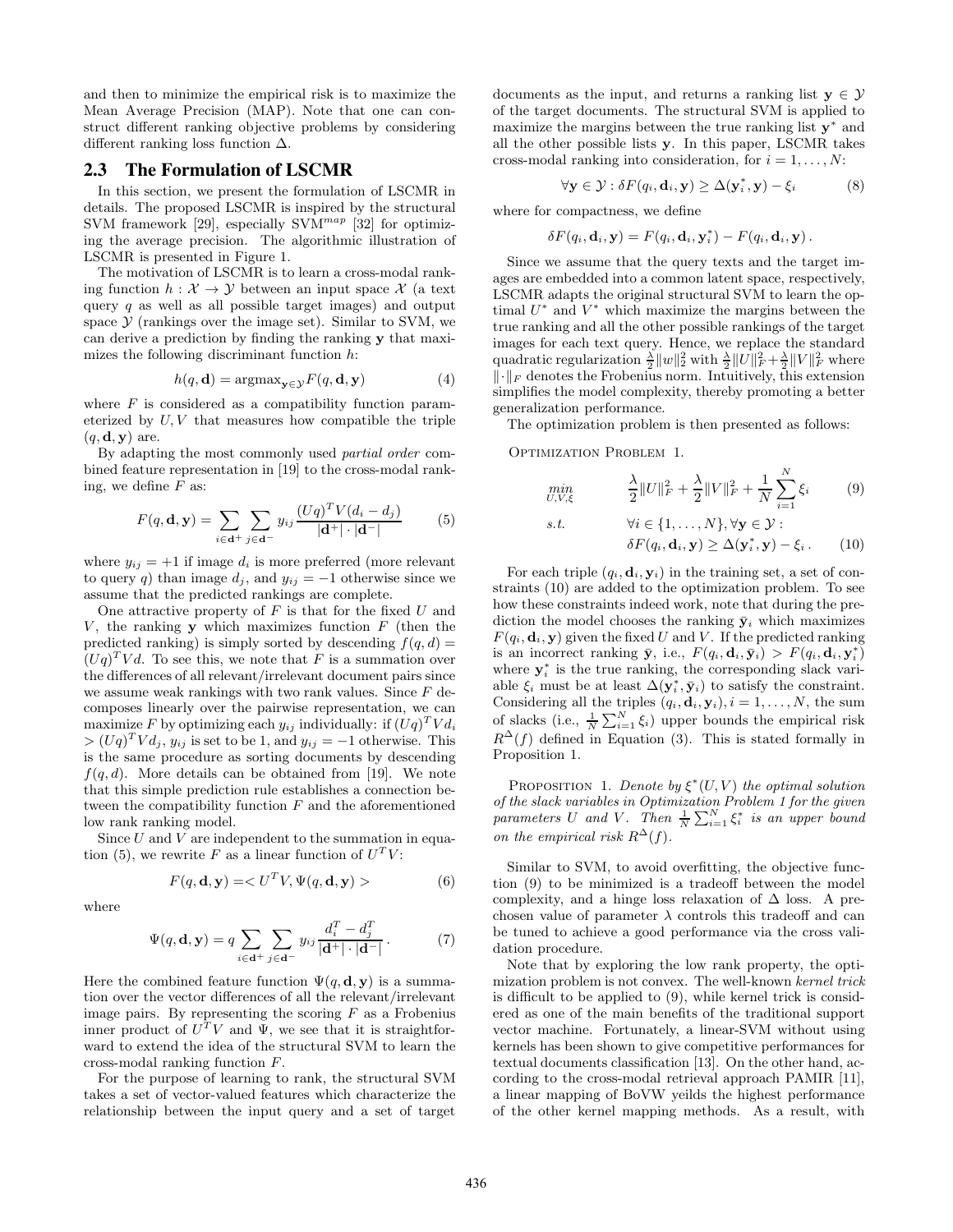the multi-modal data under a certain feature representation, we argue that the model can indeed capture the linear structures of the multi-modal data to learn a cross-media semantic representation.

### **2.4 Algorithm and Implementation**

Since  $|\mathcal{Y}|$  is super-exponential in the size of the training set, our algorithm for learning  $U$  and  $V$  is adapted from the 1-slack margin-rescaling cutting-plane algorithm of Joachims et al [20]. The algorithm alternates between two steps, one optimizing the model parameters  $(U \text{ and } V)$ in our case) and the other updating the constraints set with a new batch of rankings  $(\hat{\mathbf{y}}_1, \ldots, \hat{\mathbf{y}}_N)$   $(\hat{\mathbf{y}}_i$  is one ranking for one query sample,  $i = 1, ..., N$ ) which most violate the current constraints. Once reaching a stopping criterion based on the accuracy of the empirical risk (the new constraint batch's empirical risk is no more than that of the current set of constraints within a tolerance  $\epsilon > 0$ , the algorithm terminates.

The general optimization procedure of LSCMR is listed in Algorithm 1. The code is implemented in MATLAB. The proof of the correctness can be easily extended from [20].

Algorithm 1 Latent Semantic Cross-Modal Ranking (LSCMR).

**Input:** ranking examples  $(q_i, \mathbf{d}_i, \mathbf{y}_i^*), i = 1, ..., N$ , trade-off control parameter  $\lambda > 0$ , accuracy tolerance threshold  $\epsilon > 0$ 

**Output:** mapping parameters U and V, slack variable  $\xi \geq 0$  $\Omega$ 

1:  $\mathcal{W} \leftarrow \emptyset$ 

2: repeat

3: Solve for the optimal  $U, V$  and slack  $\xi$ :

$$
\min_{U, V, \xi} \quad \frac{\lambda}{2} ||U||_F^2 + \frac{\lambda}{2} ||V||_F^2 + \xi
$$
\n
$$
\text{s.t.} \quad \forall (\mathbf{y}_1, \dots, \mathbf{y}_N) \in \mathcal{W}:
$$
\n
$$
\frac{1}{N} \sum_{i=1}^N \delta F(q_i, \mathbf{d}_i, \mathbf{y}_i) \ge \frac{1}{N} \sum_{i=1}^N \Delta(\mathbf{y}_i^*, \mathbf{y}_i) - \xi
$$
\n
$$
\text{for } i = 1 \text{ to } N \text{ do}
$$

5: 
$$
\hat{\mathbf{y}}_i \leftarrow \operatorname{argmax}_{i} \Delta(\mathbf{y}_i^*, \mathbf{y}) + F(q_i, \mathbf{d}_i, \mathbf{y}_i)
$$

 $y \in Y$ 6: end for

7:  $W \leftarrow W \cup (\hat{\mathbf{y}}_1, \dots, \hat{\mathbf{y}}_N)$ 

8: until

$$
\frac{1}{N} \sum_{i=1}^{N} \Delta(\hat{\mathbf{y}}_i^*, \hat{\mathbf{y}}_i) - \frac{1}{N} \sum_{i=1}^{N} \delta F(q_i, \mathbf{d}_i, \hat{\mathbf{y}}_i) \le \xi + \epsilon
$$

9: return 
$$
U, V, \xi
$$
;

To solve the optimization problem in Algorithm 1, there are two key issues to be resolved. One is searching for the most violated constraints, the so-called separation oracle, in Step 5. For different loss functions  $\Delta(\mathbf{y}^*, \mathbf{y})$ , different methods are proposed to address this issue, for example, [19] for AUC loss (defined as  $1 - \text{AUC}(\mathbf{y}^*, \mathbf{y})$ ) and [32] for MAP loss. Recalling that  $F$  is the Frobenius inner product of  $U<sup>T</sup>V$  and  $\Psi$ , their work [19, 32] can be easily applied to this algorithm with a minor modification in implementation to reduce the computational complexity.

The other key issue is how to solve the optimization problem in Step 3. Since the problem is not a convex problem, the parameters  $U$  and  $V$  are initialized with their previous (local) optimal values while in the beginning they are randomly initialized using a normal distribution with mean zero and standard deviation one. We have implemented a subgradient descent solver adapted from Pegasos algorithm [27] originally proposed for solving a traditional support vector machine. The Pegasos algorithm is a simple iterative algorithm which alternates between stochastic subgradient descent and projection steps, and is shown to be effective to solve the primal problem of SVM. In the problem, the subgradient descent is performed by iteratively picking the most violated ranking tuple  $(\hat{\mathbf{y}}_1, \hat{\mathbf{y}}_2, \dots, \hat{\mathbf{y}}_N)$  from the set W to minimize the slack variable.

On iteration  $t$ , the update for  $U$  is given by:

$$
U_{t+\frac{1}{2}} \leftarrow (1 - \eta_t \lambda) U_t + \frac{\eta_t}{N} \sum_{i=1}^N V_t (\delta \Psi(q_i, \mathbf{d}_i, \hat{\mathbf{y}}_i))^T \qquad (11)
$$

where  $\eta_t$  is the learning rate on iteration t which is adjustable and  $\delta \Psi(q_i, \mathbf{d}_i, \hat{\mathbf{y}}_i) \triangleq \Psi(q_i, \mathbf{d}_i, \mathbf{y}_i^*) - \Psi(q_i, \mathbf{d}_i, \hat{\mathbf{y}}_i)$ .  $U_{t+1}$  is obtained by projecting  $U_{t+\frac{1}{2}}$  onto the set for acceleration (see [27]):

$$
B = \{ U : ||U||_F \le 1/\sqrt{\lambda} \}
$$
 (12)

The update for V can be derived similarly except for the most violated ranking tuple which is computed using the updated  $U_{t+1}$ . The update is calculated exactly as given by:

$$
V_{t+\frac{1}{2}} \leftarrow (1 - \eta_t \lambda) V_t + \frac{\eta_t}{N} \sum_{i=1}^N U_{t+1} \delta \Psi(q_i, \mathbf{d}_i, \hat{\mathbf{y}}_i) \qquad (13)
$$

followed by the projection step (12).

Moreover, our problem is a bit different from Pegasos [27]: the objective function is penalized by  $\frac{\lambda}{2}(\|U\|_F^2 + \|V\|_F^2)$  to control the model perplexity. It should be noted that the optimal U and V must satisfy the condition  $||U||_F = ||V||_F$ since the prediction rule uses the product  $U^T V$  only. Thus after each subgradient descent, the updated U and V are forced to be multiplied with a constant respectively to ensure  $||U||_F = ||V||_F$  while keeping  $||U^T V||_F$  fixed. Let  $\alpha =$  $\sqrt{||U||_F ||V||_F},$ 

$$
U \gets \alpha U / \| U \|_F
$$
  

$$
V \gets \alpha V / \| V \|_F
$$

The experiments show that this strategy yields a much faster convergence rate. For fixing tolerance  $\epsilon = 0.01$ , the loop in Algorithm 1 usually terminates within 200 iterations.

#### **3. PRIOR WORK**

There has been a great deal of research devoted to the development of algorithms for learning the similarity between the data with different modalities in order to perform crossmodal retrieval. Most of cross-modal metric learning approaches tend to project multi-modal data into a common (or shared) subspace so that the correlation between multimodal data is preserved or maximized. As one of the most popular approaches to finding a pair of linear transformations to maximize the correlations between two variables, Canonical Correlation Analysis (CCA) [15] and its extensions are applied in cross-modal similarity learning. For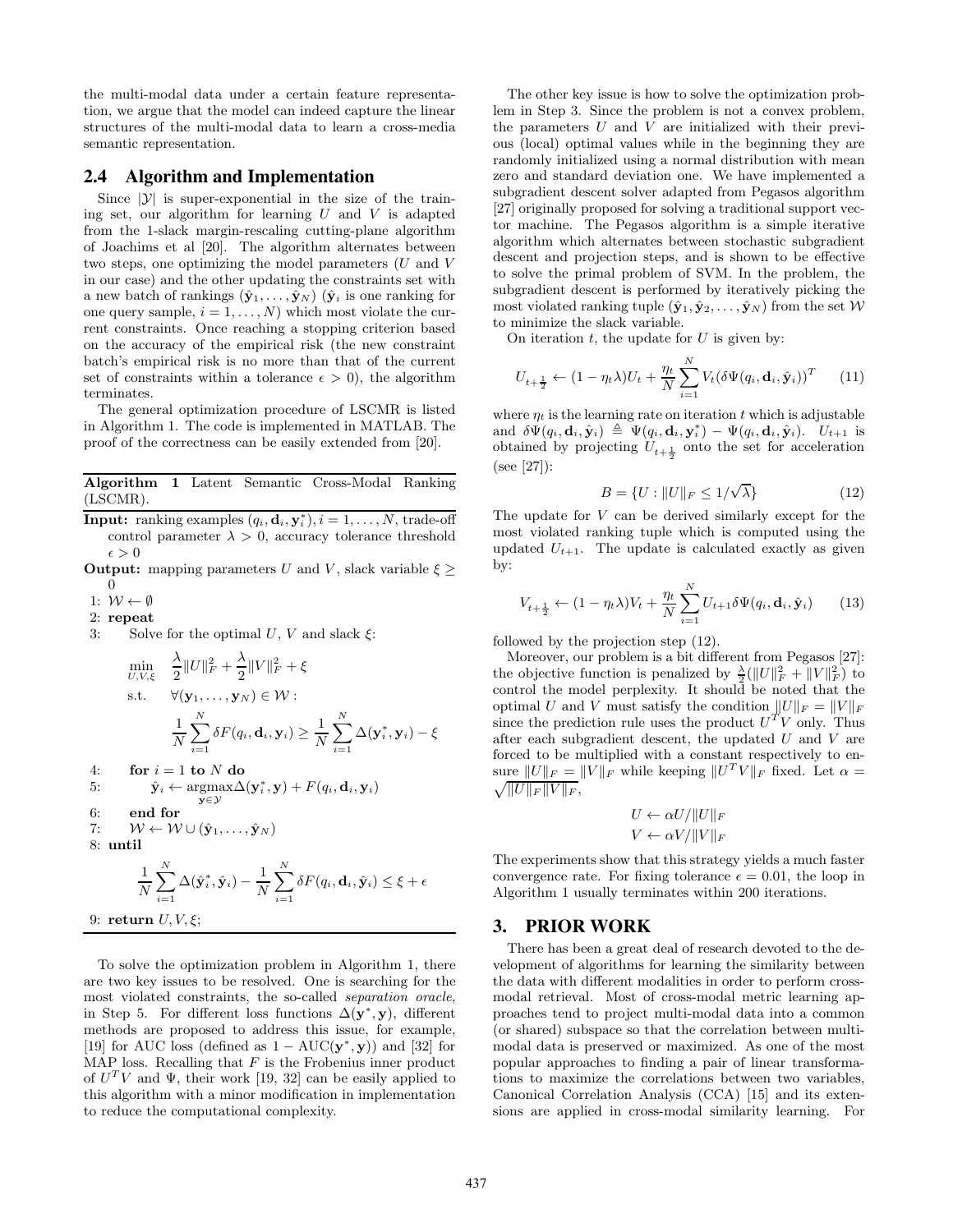example, after the maximally correlated subspaces of text and image features are obtained by CCA, logistic regression is employed to cross-modal retrieval in [26]. As a supervised kernelizable extension of CCA, Generalized Multiview Analysis [28] is conducted to map data in different modality spaces to a single (non)linear subspace. Motivated by the fact that dictionary learning (DL) methods have the intrinsic power of capturing the heterogeneous features by generating different dictionaries for multi-modal data, multi-modal dictionary learning is recently applied to cross-modal metric learning [16, 24]. Following the the seminal work of Blei et al. [5], LDA has been extended to learn the joint distribution of multi-modal data (e.g., text and imagery) such as correspondence LDA [4], topic-regression multi-modal LDA [25], Multi-modal Document Random Field [17] and hierarchical Dirichlet process (HDP)-based LDA [30].

The aforementioned approaches, either optimizing the similarity (distance) between pairs of samples or optimizing the likelihood of the topic models, do not optimize for the final ranking performance directly. While bearing a resemblance to multi-modal metric learning which aims at learning the similarity or the distance measure from multi-modal data, the multi-modal ranking function is generally optimized by an evaluation criterion or a loss function defined over the permutation space induced by the scoring function over the target documents.

Traditionally, algorithms of learning to rank can be categorized into the pointwise approaches, the pairwise approaches, and the listwise approaches. The main differences among these three categories of approaches actually lie in the input representations and the loss functions employed in training. It is observed that the listwise and pairwise approaches usually outperform the pointwise approaches [21].

In [18] Joachims et al. trained a Ranking Support Vector Machine (RankSVM) to learn the weights of the handdesigned features in which the training set was a set of documents preference pairs obtained through the clickthrough data from the query-log of a search engine. The retrieval function is automatically learned by taking a support vector machine. The goal of RankSVM is to minimize the average number of the inversions in ranking; thus the method is considered as a pairwise preference satisfaction approach.

Unlike the pairwise approaches, Cao et al. [6] first noticed the fact that ranking was a prediction task on a list of documents and took the ranking lists as training instances. They trained two probabilistic models, respectively referred to as permutation probability and top k probability, to define a listwise loss function for learning.

Yue et al. [32] proposed another listwise approach  $\mathrm{SVM}^{map}$ to solve the problem of learning to rank in a discriminative way. The method uses the structural SVM framework [29] with the loss function defined as MAP (mean average precision) loss that globally optimizes a hinge-loss relaxation of MAP loss. This method simplifies the process of obtaining ranking functions with a high MAP performance by avoiding the additional intermediate steps and heuristics.

Chakrabarti et al. [7] proposed almost-linear-time algorithms to optimize MRR (mean reciprocal rank) and NDCG (normalized discounted cumulative gain). Further, they folded multiple ranking loss functions into a multi-criteria maxmargin optimization problem to develop a single, robust ranking model with close to the best accuracy of the learners trained on individual criterions.

Different from the aforementioned uni-modal learning to rank techniques, to the best of our knowledge, Passive Aggressive Model for Image Retrieval (PAMIR) is the first attempt to address the problem of ranking images by text query directly [11]. PAMIR formulates the cross-modal retrieval problem similar to RankSVM and derives an efficient training procedure by adapting the Passive-Aggressive algorithm.

The authors of [23] studied metric learning as a problem of learning to rank. They presented a general metric learning algorithm based on the structural SVM, to learn a metric such that the ranking of data induced by the distance from a query can be optimized again various ranking measures. Different from LSCMR, they focused on learning a intra-modality metric which restricts a positive semi-define matrix  $W$  (see Eq. (1)) to learn a valid metric and does not introduce a low rank embedding.

The text and imagery are usually represented as BoW and BoVW in a high-dimensional vector space. However, the high-dimensional vector space representation suffers from its inability to cope with two classic problems, i.e., synonymy and polysemy. To capture the latent semantic associations of data and to address these problems, embedding words in a low-dimensional latent space to capture the semantics is a classic approach in text retrieval such as Latent Semantic Indexing (LSI) [9] and pLSA [14]. The idea of low rank embedding is introduced into Supervised Semantic Indexing (SSI) for cross-lingual retrieval [2]. SSI defines a set of linear low rank models to take account of correlations between words (synonymy and polysemy). Related to SSI, Polynomial Semantic Indexing (PSI) [3] generalizes and extends the SSI approach to general polynomial models which could be used to capture the higher order relationships among words.

## **4. EXPERIMENTS AND RESULTS**

The main goal of the experiments is to evaluate the effectiveness of the proposed LSCMR approach. To show its competitive performance, LSCMR is compared with other three state-of-the-art approaches (CCA, PAMIR and SSI) for cross-modal ranking.

These comparative methods are elaborately chosen for the fair comparisons. Comparing with the classical CCA method aims to test LSCMR's ability to learn a useful latent space; PAMIR has been shown to outperform pLSA and SVM [11]; however it does not consider a latent space; SSI introduces the low rank parameterizations while it minimizes a pairwise ranking loss and lacks of parameter regularization. Since LSCMR can generate low rank matrices U and V (see Eq.  $(2)$ ), in the experiments, we demonstrate that the learned model also discovers the latent correlations between textual words and topics.

## **4.1 Experimental Setup**

Two public real-world datasets are used in the comparative experiments. They are the largest available multimodal datasets that are fully paired and labeled (tagged), to the best of our knowledge. Both datasets are bi-modal with the image and the associated text modalities. The statistics of the two datasets are summarized in Table 1.

The first dataset, Wikipedia feature  $\arccos 1$ , consists of 2,866 images, each with a short paragraph describing the

 $^{\rm 1}$ http://www.svcl.ucsd.edu/projects/crossmodal/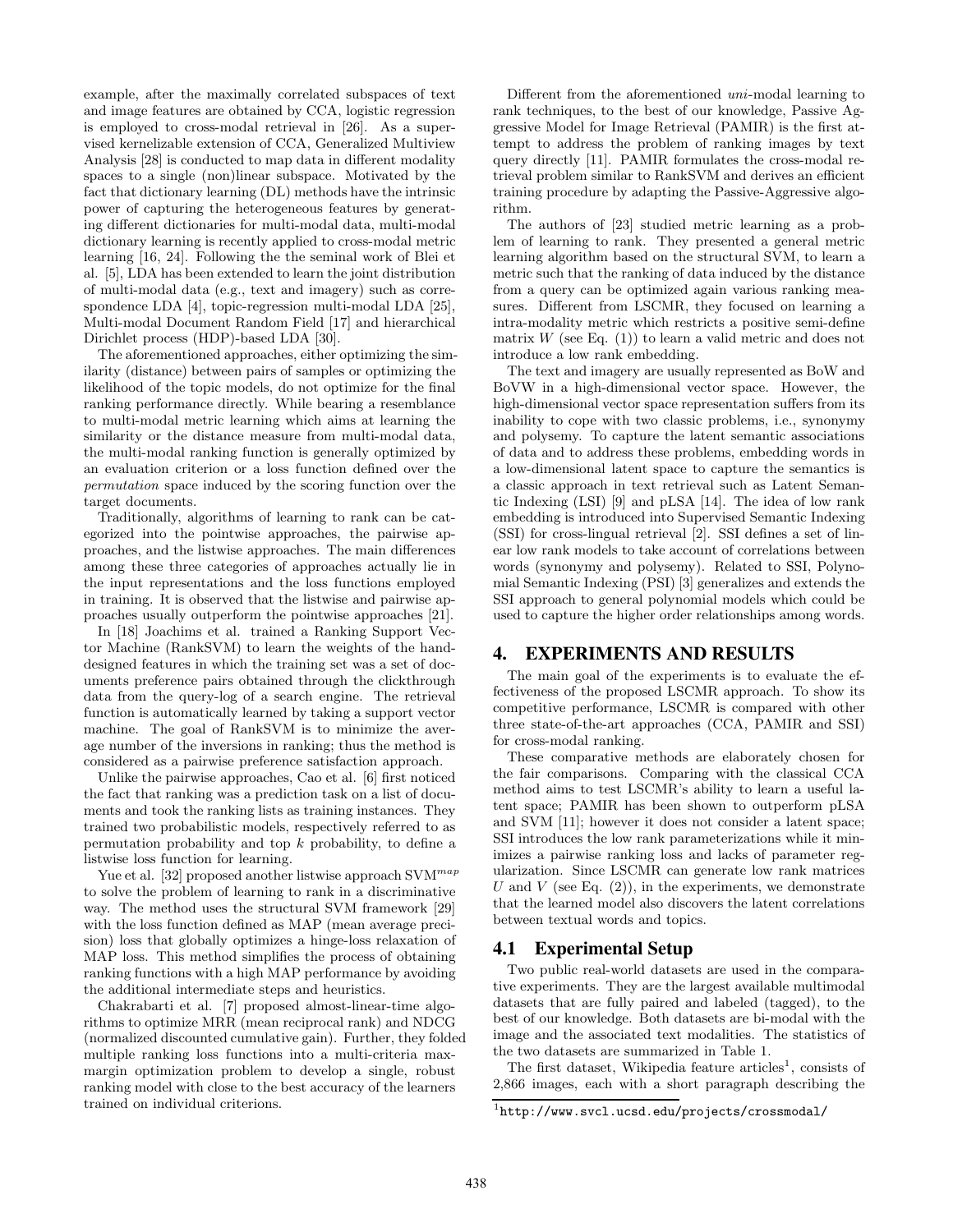Table 1: The statistics of the datasets used.

|                          | Wikipedia | NUS-WIDE     |
|--------------------------|-----------|--------------|
| BoVW vocabulary size     | 1000      | 500          |
| BoW vocabulary size      | 5000      | 1000         |
| Avg. $\#$ of words/image | 117.5     | 7.73         |
| Documents                | 1,500/500 | 2,664/23,977 |
| Partition <sup>a</sup>   | 866       | 106,567      |
| Queries                  | 1,500/500 | 2,664/2,000  |
| Partition <sup>a</sup>   | 866       | 2,000        |

<sup>a</sup> Partitions are ordered by training/validation/test.

image. The images are labeled with exactly one of the 10 different semantic classes, such as art and geography. In the originally provided dataset, the text comes with a 10 dimensional feature vector representing the probabilistic distributions over the 10 topics, which are derived from a Latent Dirichlet Allocation (LDA) model [5]. We note that LSCMR and the comparative methods all resort to the raw low-level features rather than the high-level semantic features. For the training text, we extract 5,000-dimensional feature vectors using the bag of words (BoW) representation with the TF-IDF weighting scheme. For images, we first extract SIFT points from each images in the dataset. The randomly selected SIFT points are clustered by k-means to generate 1,000 centers as the visual dictionary. Then each image is quantized into a 1,000 dimensional histogram feature vector using the bag-of-visual-words (BoVW) model.

The second dataset, NUS-WIDE<sup>2</sup>, contains 133,208 images with 1,000 tags and 81 concepts, which are pruned from the NUS dataset by keeping the images that have at least one tag and one concept. For the feature representation, we use the publicly available 1,000 dimensional text feature vector (namely tags) and 500 dimensional image feature vector based on SIFT BoVW kindly provided by the authors.

Another reason why we choose these two datasets is due to the large difference on the average number of the textual words per image and the dimensionality of the text space. In Wiki dataset the textual descriptions are based on Wikipedia surrounding paragraphs which yield a 5,000 dimension text space and in average there are 117.5 surrounding words per image. The NUS dataset, on the other hand, is based on Flickr user-provided tags which yield a 1,000 dimension text space and in average there are 7.73 words (tags) per image. A manual examination reveals that the synonymy and polysemy problem may occur more frequently in the Wiki dataset than in the NUS dataset. For their difference, first we want to examine our algorithm's ability to learn a latent space for the Wiki dataset and second we want to see whether our algorithm decays rapidly with the NUS dataset.

Note that the two datasets are both presented by pairs of text and imagery where CCA can be trained by this setting. For the other three methods (PAMIR, SSI and LSCMR), the restriction of paired correspondence of a text document and an image is not needed. On the contrary, the queries and the corresponding ranking lists are needed as training examples of the three methods. These training examples originate from both direction of the text-query-image retrieval and the image-query-text retrieval. For this purpose, we first define the relevance assessment. For the Wiki dataset, we define

that a target document  $d$  is relevant to a query  $q$  if  $d$  and q belong to the same semantic class. Similarly, for the NUS dataset, a target document d is relevant if it shares at least one concept with query  $q$ . The ranking examples are generated as follows: for each text (image) query, we randomly selected 40 images (text documents) in the other modality in the training set as candidates and then the selected target documents are automatically labeled as relevant or irrelevant to form a ranking example.

For all the 2,866 generated ranking examples in the Wiki dataset, we randomly sample 1,500 examples to form the training set, of which 500 examples form the validation set. The rest are used to form the testing set. For NUS, 2,664 ranking examples are randomly selected to be the training samples and 2,000 to be validation samples (see Table 1). To be fair, all the comparative approaches are trained and tested on the same training set and testing set respectively.

For both datasets, performance evaluations are conducted using standard information retrieval metrics. We use Mean Average Precision (MAP) as the performance measures. Let  $p^* = \text{rank}(\mathbf{y}^*)$  (true ranking with two rank value +1 and  $-1$ ) and  $p = \text{rank}(\mathbf{y})$  (predicted ranking with a total order). Given a query and a set of  $R$  retrieved target documents, the Average Precision (AP) is defined as

$$
AP(p^*, p) = \frac{1}{L} \sum_{j=1}^{R} \text{Prec}(j) \cdot \text{Rel}(j)
$$
 (14)

where  $L$  is the number of the relevant documents in the retrieved set,  $Prec(j)$  is the percentage of the relevant documents in the top  $i$  documents in predicted ranking  $p$  and  $Rel(i)$  is an indicator function equaling 1 if the item at rank  $i$  in predicted ranking  $p$  is a relevant document, zero otherwise. We then average the AP values from all the queries in the query set to obtain the MAP score. The larger the MAP, the better the performance. In the experiments, R is the number of the retrieved documents to be examined, where we set  $R = 50$  or  $R = all$  for all the retrieved documents. Recalling that our model can be optimized for various ranking measures, we implement the greedy algorithm for optimizing the average precision proposed in [32].

We report the performance results on both directions of ranking images from text queries (*text-query-image*) and ranking text documents from image queries (image-querytext). Besides, to give an pictorial demonstration of an algorithm's performance, the Precision-Recall curves are also reported on all the approaches.

#### **4.2 Results on the Wiki Dataset**

Table 2 reports the performance of LSCMR and the other comparative models on the testing set of the Wiki dataset, showing that LSCMR outperforms all the comparative methods on both directions of the retrieval tasks. Compared to the best comparative methods, the minimum relative improvement is 9.6 percent gained by LSCMR for the imagequery-text retrieval with  $R = 50$  and the maximum is 25.3 percent also for the image-query-text retrieval with  $R = all$ .

This improvement is due to the latent semantic space. To verify this, we note that the low-rank based SSI also outperforms PAMIR in the image-query-text retrieval while PAMIR even controls the model complexity by optimizing an adapted cross-modal RankSVM model. Further, LSCMR outperforms SSI due to the structural large margin that reg-

 $^{2}$ http:// $\ln$ s.comp.nus.edu.sg/research/NUS-WIDE.htm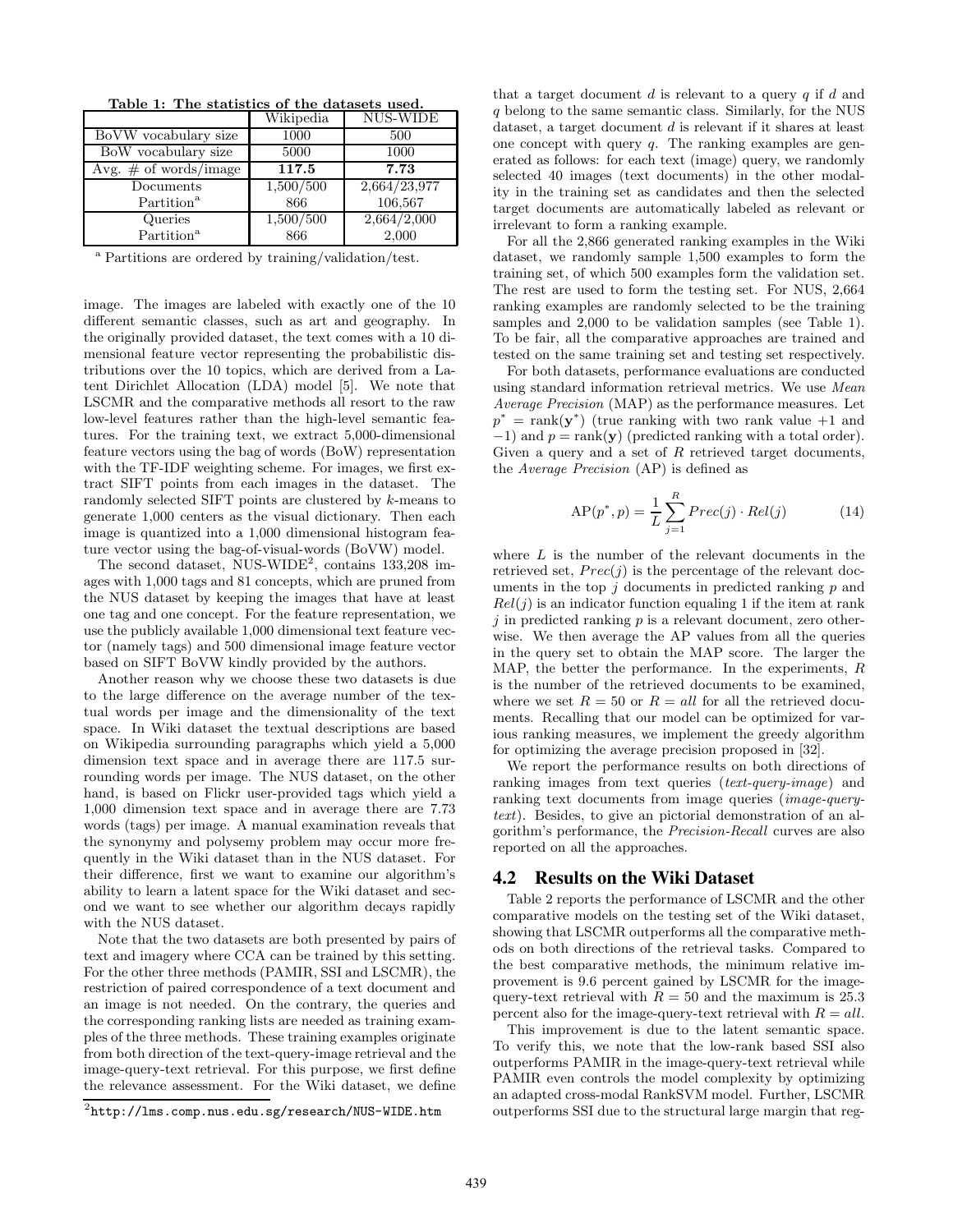

Figure 2: Precision-Recall curves on the two datasets (LRMAP is short for LSCMR optimizing MAP).

Table 2: The performance comparison in terms of MAP@R scores on the Wiki dataset. Each text document is represented as 5000-D BoW and each image is presented as 1000-D BoVW. Both directions of ranking tasks are reported. The results shown in boldface are the best results.

|       |           | CCA    | PAMIR. | SSI    | LSCMR. |
|-------|-----------|--------|--------|--------|--------|
| Text  | $R=50$    | 0.2343 | 0.3093 | 0.2821 | 0.3663 |
| Query | $R = all$ | 0.1433 | 0.1734 | 0.1664 | 0.2021 |
| Image | $R=50$    | 0.2208 | 0.1797 | 0.2344 | 0.2570 |
| Query | $R = all$ | 0.1451 | 0.1779 | 0.1759 | 0.2229 |

ularizes the model and optimizes for MAP ranking loss directly. The Precision-Recall curves on both directions are reported in Figure 2(a) and 2(b). The Precision-Recall curves further validate the superiority of LSCMR for the crossmodal ranking.

Recall that the CCA model is trained by the pairs of data objects with different modalities and learns a unified model for the retrieval tasks of both directions. Hence, CCA has achieved nearly the same performance in both image-querytext retrieval and text-query-image retrieval. On the other hand, the performances of other three approaches (including LSCMR) are noticeably different in the corresponding both directions of the retrieval.

#### **4.3 Results on the NUS Dataset**

The improvement of LSCMR on the NUS dataset is not as significant as that on the Wiki dataset. The MAP scores of all the methods are shown in Table 3 and the Precision-Recall curves are reported in Figure 2(c) and Figure 2(d). For text-query-image retrieval, LSCMR outperforms the other comparative methods again while for image-query-text retrieval LSCMR outperforms all the comparative methods in all the cases except for the case of  $R = 50$  where PAMIR has a slightly better overall performance than LSCMR.

Recall that in the NUS-WIDE dataset, one image is associated with about seven annotated words in average. The low rank embedding does not help much for querying short texts in the task of image-query-text retrieval. PAMIR and LSCMR both train a regularized model, and therefore the performances of PAMIR and LSCMR is undoubtedly super to SSI in the image-query-text retrieval.

Once again, it is observed that CCA has a very similar performance in both directions of the retrieval.

Table 3: The performance comparison in terms of MAP@R scores on the NUS dataset. Each text document is represented as 1000-D BoW and each image is represented as 500-D BovW. Both directions of ranking tasks are reported. The results shown in boldface are the best results.

|       |           | <b>CCA</b> | PAMIR. | SSI    | LSCMR. |
|-------|-----------|------------|--------|--------|--------|
| Text  | $R=50$    | 0.1497     | 0.2046 | 0.2156 | 0.2781 |
| Query | $R = all$ | 0.0851     | 0.1184 | 0.1140 | 0.1424 |
| Image | $R=50$    | 0.1523     | 0.5003 | 0.4101 | 0.4997 |
| Query | $R = all$ | 0.0883     | 0.2410 | 0.1992 | 0.2491 |

#### **4.4 The Performance Discussions**

It is noted that LSCMR has a better overall performance for text-query-image retrieval than for image-query-text retrieval in the Wiki dataset and a better overall performance for image-query-text retrieval than for text-query-image retrieval in the NUS dataset. The reason exactly lies in the low-rank embedding of LSCMR that is capable of discerning the latent aspect space and consequently supports richsemantic queries. For the Wiki dataset, each document has over one hundred words in average, resulting in a long text query which is presumably much richer in semantics than the case in the NUS dataset where each image has only about seven text words in given as the annotation that is much shorter when posed as a query. On the other hand, the overall image quality in the NUS dataset is much richer and more diverse in semantics than that in the Wiki dataset, and thus resulting in a better overall performance for imagequery-text-retrieval.

As we have stated that for both datasets CCA achieves very similar performances in both directions of the retrieval tasks. The reason is that CCA learns a unified model from paired multi-modal data in which the pair-correspondence of images and text documents ensure an equal contribution to the learned metric between both modalities. However, a unified model like CCA does not give a good performance which is verified in both datasets. Our explanation is as follows: it is not the problem of unified models but the problem of taking strictly paired data as training instances; in such settings CCA can not capture the complete ranking information (e.g. dissimilarity between data in different modalities). Nevertheless, learning a unified model with ranking lists is still our interests for future work.

Overall, the results on the Wiki dataset and NUS dataset demonstrate that the use of LSCMR is advantageous for rich-semantic queries and has a superior performance in both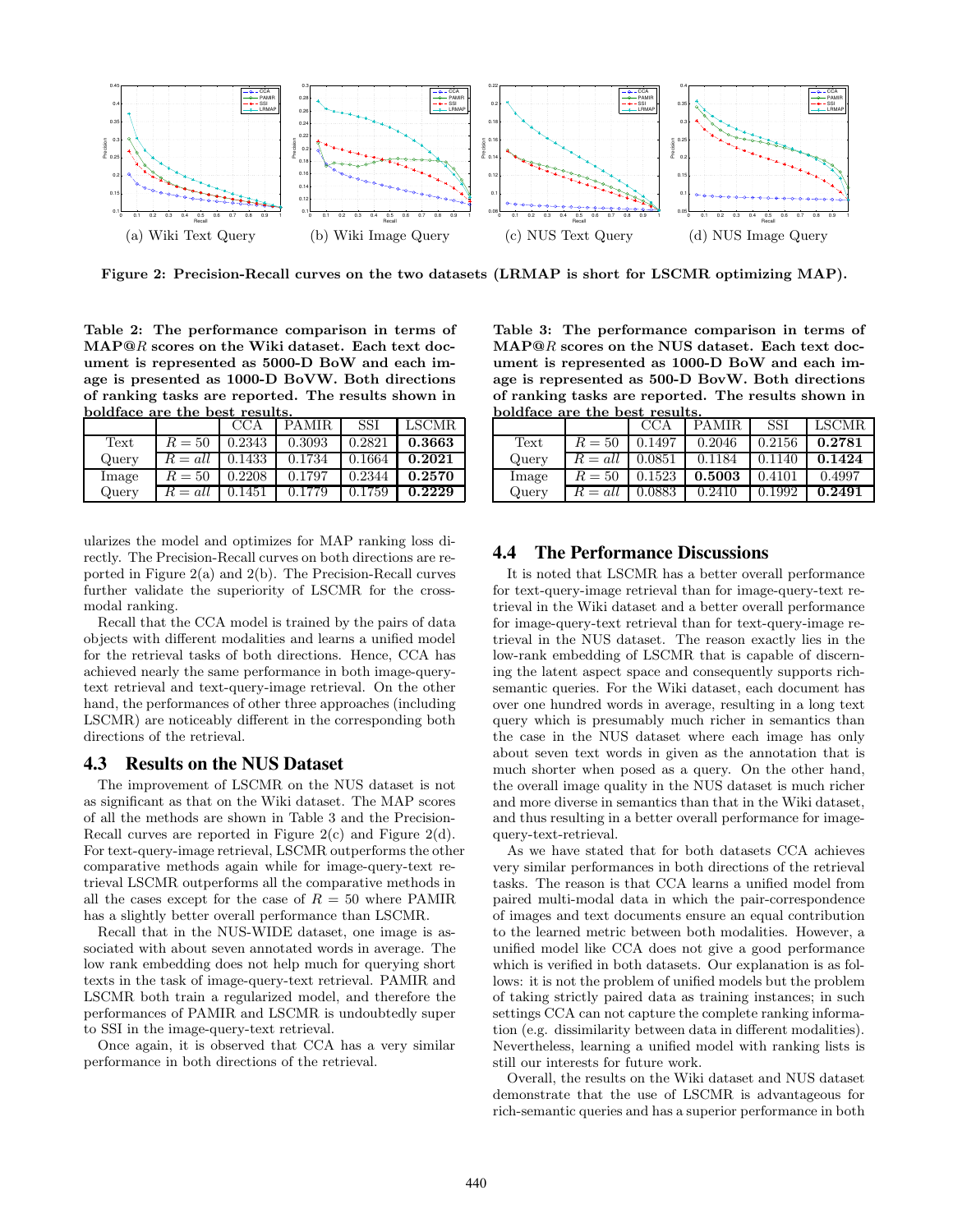

Figure 3: The performance (MAP@50) comparisons for the Wiki dataset when the dimensions of latent space are set to different values. The dimensionality of 10 is reported to be the best for the overall performance of text query and image query.

Table 4: Exemplar words along with their top 9 neighboring words from the Wiki dataset.

| Fiction    |                                                                             |
|------------|-----------------------------------------------------------------------------|
|            | Stories Manuscript Tales Language Theatre<br>Poetry Editor Publisher Powell |
| Football   | Teams Player NHL Goal Conference Compete                                    |
|            | Olympics Matches Yards                                                      |
| <b>DVD</b> | Moves Brand Broadcasting Movies Victims                                     |
|            | Commented Sequel Direction Producer                                         |
| Airport    | Passenger Oregon Democratic Communities                                     |
|            | Bring Lands Telephone Sale Coverage                                         |

directions of the cross-modal retrieval than that of the peer methods from the state-of-the-art literature.

#### **4.5 The Embedding Latent Space**

The results over the Wiki dataset outline the advantage of LSCMR over the comparative solutions, especially PAMIR. This observation is certainly due to the low rank embedding used in LSCMR. Now we look into the learned embedding latent aspect space for the Wiki dataset. Since the BoVW features used in our experiments originate from the SIFT points which are difficult to illustrate, we only demonstrate the latent space by textual words.

First, the dimensionality of the subspace (also the size of  $U$  and  $V$ ) is a parameter to be determined before solving Optimization Problem 1. We tune this parameter via a validation set and the MAP@50 performance over a candidate set of the chosen dimensionalities is reported in Figure 3. It is observed that LSCMR performs the best with the optimal subspace dimensionality of 10. When the chosen dimensionality of the latent subspace is larger (even much larger) than 10, the performances do not decay rapidly at the same time it is observed that the topics overlap. But we find something interesting that though some topics overlap, some smaller but more precise topics are discovered (see the two "Biology" topics in Table 5).

Second, consider the mapping of textual words into the latent space in LSCMR. For a text query  $q$ ,  $Uq$  maps  $q$  into the latent space. Note that  $U \in \mathbb{R}^{\hat{k} \times m}$  where k represents the dimensionality of the latent space. For each row in  $U$ ,

the row weights the contribution of all words to the corresponding "topic" in the latent space. The larger the number  $U_{ij}$ , the more positive correlation between topic i and word j. We then sort every row by which the most relevant words are ranked ahead. We present some topic examples in Table 5. The columns in  $U$  acts a similar way like the rows except for that each column represents the relevance between the corresponding word and all topics. We define two words are neighbors if their relevance with all topics are similar. Some examples on the neighboring words are shown in Table 4.

## **5. CONCLUSIONS**

In this work, we have presented a new approach to solving the problem of cross-modal retrieval by casting the problem as a problem of learning to rank in a supervised manner with the idea of low rank embedding. We have demonstrated the effectiveness of our proposed method LSCMR and have shown significant improvements over the comparative methods especially on two datasets. We have also investigated the interpretability of the leaned low rank model by showing some examples on the textual topics and the neighboring words.

## **6. ACKNOWLEDGEMENTS**

This work is supported by 973 Program (No. 2012CB316400), NSFC (61070068, 90920303), 863 program (2012AA012505), Chinese Knowledge Center of Engineering Science and Technology (CKCEST) and China Academic Digital Associative Library (CADAL). Zhongfei Zhang is also supported by US NSF (IIS-0812114, CCF-1017828).

#### **7. REFERENCES**

- [1] R. Baeza-Yates and B. Ribeiro-Neto. Modern Information Retrieval. Addison-Wesley, 1999.
- [2] B. Bai, J. Weston, D. Grangier, R. Collobert, K. Sadamasa, Y. Qi, O. Chapelle, and K. Weinberger. Learning to rank with (a lot of) word features. Information Retrieval, 13(3):291–314, 2010.
- [3] B. Bai, J. Weston, D. Grangier, R. Collobert, K. Sadamasa, Y. Qi, C. Cortes, and M. Mohri. Polynomial semantic indexing. Advances in Neural Information Processing Systems, 22:64–72, 2009.
- [4] D. Blei and M. Jordan. Modeling annotated data. In Proceedings of the 26th Annual International ACM SIGIR Conference on Research and Development in Informaion Retrieval, pages 127–134, 2003.
- [5] D. Blei, A. Ng, and M. Jordan. Latent dirichlet allocation. the Journal of Machine Learning Research, 3:993–1022, 2003.
- [6] Z. Cao, T. Qin, T. Liu, M. Tsai, and H. Li. Learning to rank: from pairwise approach to listwise approach. In Proceedings of the 24th International Conference on Machine Learning, pages 129–136, 2007.
- [7] S. Chakrabarti, R. Khanna, U. Sawant, and C. Bhattacharyya. Structured learning for non-smooth ranking losses. In Proceeding of the 14th ACM SIGKDD International Conference on Knowledge Discovery and Data Mining, pages 88–96, 2008.
- [8] K. Crammer, O. Dekel, J. Keshet, S. Shalev-Shwartz, and Y. Singer. Online passive-aggressive algorithms. The Journal of Machine Learning Research, 7:551–585, 2006.